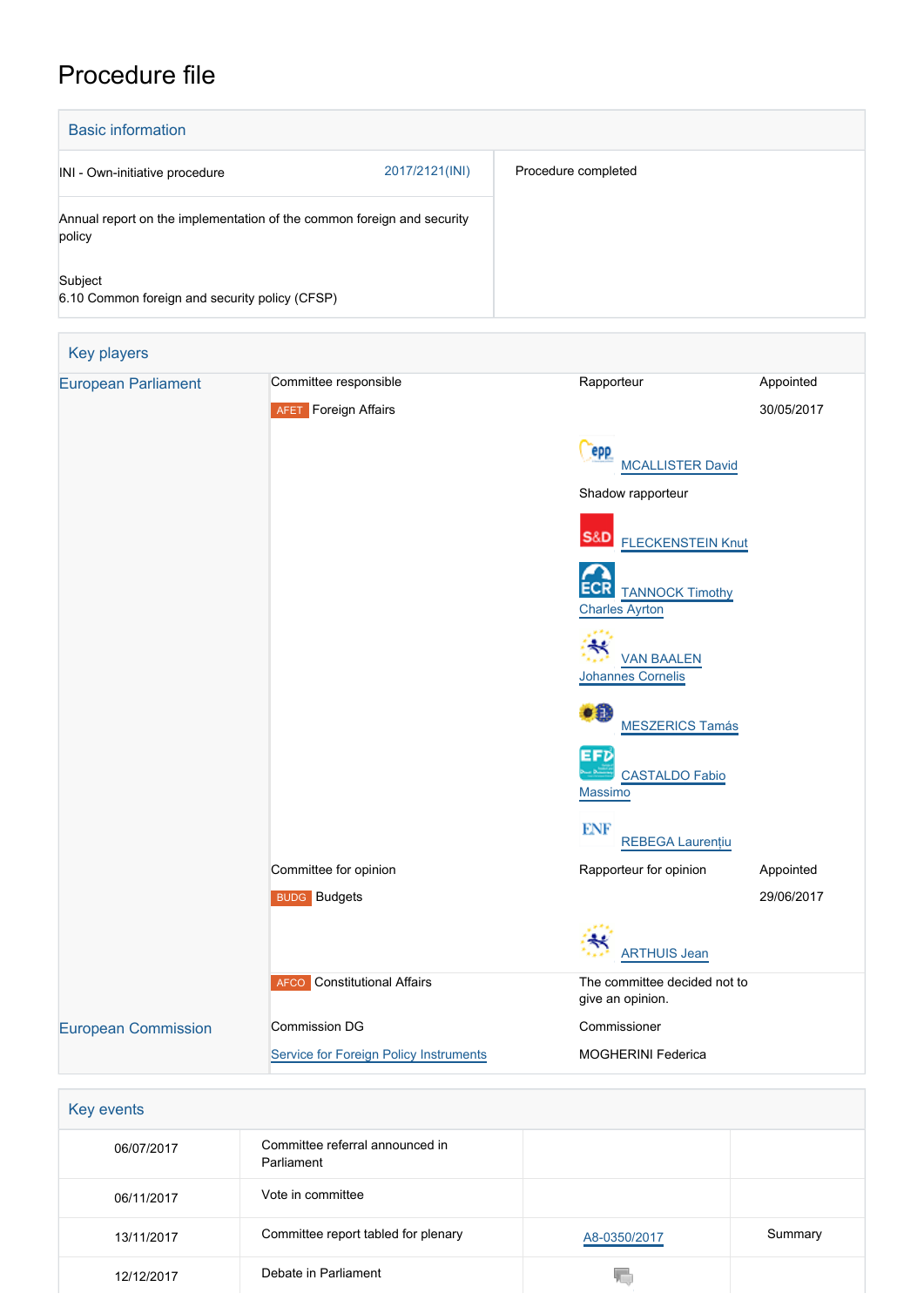| 13/12/2017 | Results of vote in Parliament  |              |         |
|------------|--------------------------------|--------------|---------|
| 13/12/2017 | Decision by Parliament         | T8-0493/2017 | Summary |
| 13/12/2017 | End of procedure in Parliament |              |         |

| <b>Technical information</b> |                                |  |
|------------------------------|--------------------------------|--|
| Procedure reference          | 2017/2121(INI)                 |  |
| Procedure type               | INI - Own-initiative procedure |  |
| Procedure subtype            | Annual report                  |  |
| Legal basis                  | Rules of Procedure EP 54       |  |
| Other legal basis            | Rules of Procedure EP 159      |  |
| Stage reached in procedure   | Procedure completed            |  |
| Committee dossier            | AFET/8/10359                   |  |

## Documentation gateway

| Committee draft report                                 |             | PE607.921    | 14/07/2017 | EP |         |
|--------------------------------------------------------|-------------|--------------|------------|----|---------|
| Amendments tabled in committee                         |             | PE610.602    | 14/09/2017 | EP |         |
| Amendments tabled in committee                         |             | PE610.678    | 14/09/2017 | EP |         |
| Committee opinion                                      | <b>BUDG</b> | PE609.504    | 10/10/2017 | EP |         |
| Committee report tabled for plenary, single<br>reading |             | A8-0350/2017 | 13/11/2017 | EP | Summary |
| Text adopted by Parliament, single reading             |             | T8-0493/2017 | 13/12/2017 | EP | Summary |

## Annual report on the implementation of the common foreign and security policy

The Committee on Foreign Affairs adopted an own-initiative report by David McALLISTER (EPP, DE) on the annual report on the implementation of the Common Foreign and Security Policy.

Convinced that no single Member State is capable of responding to current issues on its own, Members stressed that common EU action is the most effective way of safeguarding Europe's interests, defending its values, engage in a wider world as an influential global actor, as well as to protect its citizens and Member States from growing threats to their security, including in a global digital sphere.

Members recalled the EUs commitment to develop a Common Foreign and Security Policy guided by the values of democracy, the rule of law, the universality and indivisibility of human rights and fundamental freedoms, and compliance with the UN Charter and international law. The EUs external policies should be consistent with each other and with other policies with an external dimension.

Members stated that the core milestones for the European Union to deliver on the expectations of its citizens are:

1) Coordination of an assessment of profound threats and challenges within the EU and a common approach in how to address them; taking into account in particular the prevention of radicalisation, which can lead to recruitment by terrorist groups.

In this perspective, Members highlighted the following points:

- guaranteeing the security of EU citizens and the integrity of the EUs territory, stabilising the neighbourhood, especially in the Western Balkans with a focus on more visibility of the EU in this region;
- combining effective multilateralism, joint soft power and credible hard power can be capable of confronting major security challenges, notably the proliferation of weapons of mass destruction, the violation of the security order in Europe, terrorism, conflicts in the Eastern and Southern neighbourhood, proxy wars, hybrid and information warfare, including digital aggression, and energy insecurity;
- identify common strategic priorities and visions by addressing the root causes of instability, which is spread mainly through failed or fragile states, as well as forced and irregular migration;
- counter autocratic and nepotistic trends, to intensify support for democratic forces and to fight against Islamist terrorism in the Southern neighbourhood and among the neighbours of our neighbours and partners, and to target those groups which seek to encourage EU citizens to fight for their extremist cause. Tackling violent extremism should go hand in hand with upholding universal human rights.

The report emphasised that a sustainable solution to the Syrian crisis can only be achieved under the existing UN-agreed framework and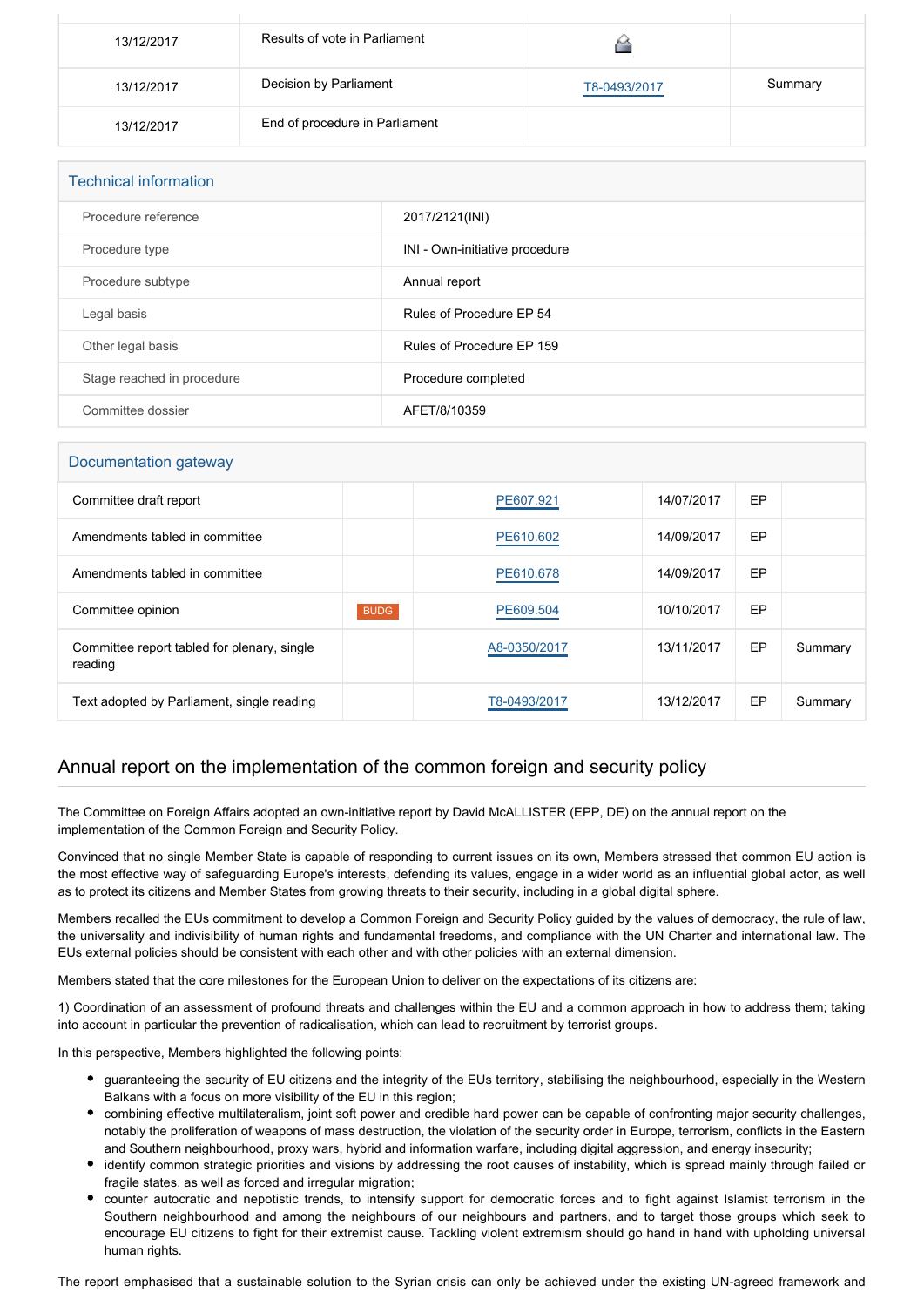needs to be based on an inclusive, Syrian-led political settlement involving all relevant stakeholders.

2) Consolidating and deepening the European project and the Union's external action by, inter alia, enhancing the EUs cooperation and capabilities in the field of its common foreign and security policy, including information warfare.

Stressing that the current decision-making process in CFSP, based on unanimity in the Council, was the main obstacle to effective and timely external EU action, Members suggested that qualified majority voting should also be applied for CFSP. EU institutions should improve their ability to anticipate conflicts and crises, including by means of an assessment of the short- and long-term impact of its policies.

Europe should:

- step up their efforts to increase the EUs ability to confront hybrid and cyber threats through the development of the industrial and technological resources needed for this purpose;
- strengthen cooperation on common defence, in order to defend its common values and principles and strategic autonomy;
- fully exploit the potential of the European Defence Agency (EDA), permanent structured cooperation (PESCO) and EU Battlegroups and have additional funding available for this purpose;
- develop effective foreign and security policy, and must work together with NATO and other international partners, the UN, NGOs, human rights defenders, and others on issues of shared concern and in order to promote peace, prosperity and stability around the world.

Member States should aim for the target of 2% of GDP on defence spending and allocate 20% of their defence budgets to equipment identified as necessary by the EDA.

3) Cooperation between Member States, partners, and international organisations and institutions protecting peace within clearly defined and carefully chosen conditions to strengthen the rules-based, global political and economic order, including the protection of human rights, and working together with partners to play a leading role in reconciliation, peace-making, peacekeeping and, where needed, peace enforcement.

## Annual report on the implementation of the common foreign and security policy

The European Parliament adopted by 408 votes to 132 with 102 abstentions a resolution on the annual report on the implementation of the Common Foreign and Security Policy.

Convinced that no single Member State is capable of responding to current issues on its own, Members stressed that common EU action is the most effective way of safeguarding Europe's interests, defending its values, engage in a wider world as an influential global actor, as well as to protect its citizens and Member States from growing threats to their security, including in a global digital sphere.

Parliament recalled the EUs commitment to develop a Common Foreign and Security Policy guided by the values of democracy, the rule of law, the universality and indivisibility of human rights and fundamental freedoms, and compliance with the UN Charter and international law. The EUs external policies should be consistent with each other and with other policies with an external dimension.

Members stated that the core milestones for the European Union to deliver on the expectations of its citizens are:

1) Coordination of an assessment of profound threats and challenges: facing the current political and security environment: in this area, Parliament stressed the following points:

- guaranteeing the security of EU citizens and the integrity of the EUs territory, stabilising the neighbourhood, especially in the Western Balkans with a focus on more visibility of the EU in this region;
- combining effective multilateralism, joint soft power and credible hard power can be capable of confronting major security challenges, notably the proliferation of weapons of mass destruction, the violation of the security order in Europe, terrorism, conflicts in the Eastern and Southern neighbourhood, proxy wars, hybrid and information warfare, including digital aggression, and energy insecurity;
- identify common strategic priorities and visions by addressing the root causes of instability, which is spread mainly through failed or fragile states, as well as forced and irregular migration;
- counter autocratic and nepotistic trends, to intensify support for democratic forces and to fight against Islamist terrorism in the Southern neighbourhood and among the neighbours of our neighbours and partners, and to target those groups which seek to encourage EU citizens to fight for their extremist cause. Tackling violent extremism should go hand in hand with upholding universal human rights.

The resolution emphasised that a sustainable solution to the Syrian crisis can only be achieved under the existing UN-agreed framework and needs to be based on an inclusive, Syrian-led political settlement involving all relevant stakeholders.

Furthermore, stressing that the possibility of strengthening relations of cooperation with Russia depended on Russia's respect for the European order in matters of security and international law, Members insisted that the Union should reserve the possibility of imposing additional progressive sanctions if Russia continues to violate international law.

Parliament called for the development of a coherent and sound strategy for the Sahel region as well as the update of the EU-Asia strategy.

2) Consolidation and deepening of the European project through enhanced EU capabilities: stressing that the current decision-making process in CFSP, based on unanimity in the Council, was the main obstacle to effective and timely external EU action, Parliament suggested that qualified majority voting should also be applied for CFSP. EU institutions should improve their ability to anticipate conflicts and crises, including by means of an assessment of the short- and long-term impact of its policies.

Europe should:

- adopt a comprehensive approach at Union level and a coordinated and structured approach in all its areas of competence that takes into account the UN Sustainable Development Goals and contributes to their achievement, including in the field of humanitarian aid, agriculture, development, trade, energy, climate;
- step up efforts to increase the EUs ability to confront hybrid and cyber threats through the development of the industrial and technological resources needed for this purpose;
- strengthen cooperation on common defence, in order to defend its common values and principles and strategic autonomy;